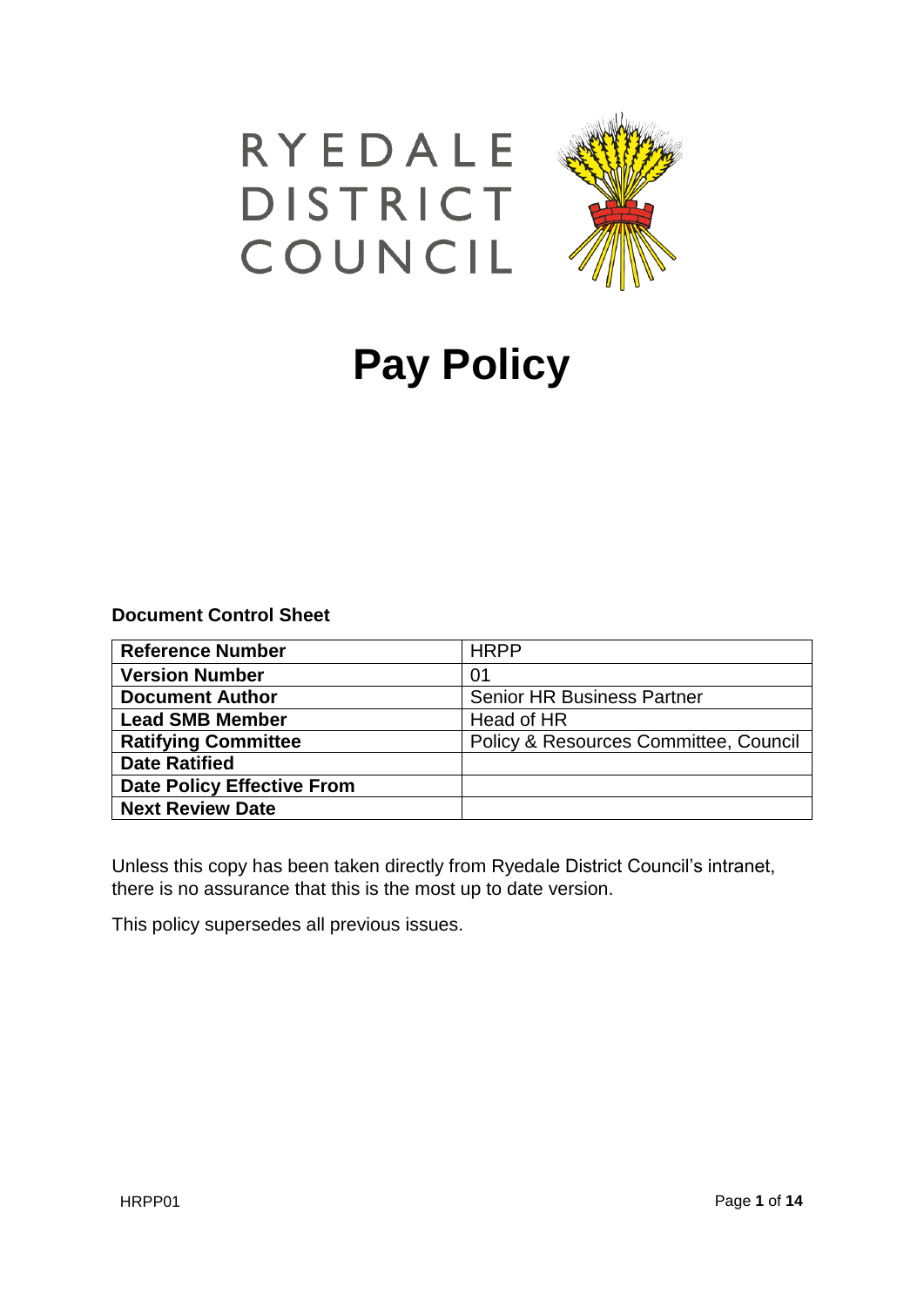## **Table of Contents**

| <b>Section</b> | <b>Title</b>                             | Page                    |
|----------------|------------------------------------------|-------------------------|
| 1              | <b>Introduction</b>                      | 3                       |
| $\overline{2}$ | <b>National Collective Agreements</b>    | 3                       |
| 3              | <b>Pay Arrangements</b>                  | 3                       |
| 4              | <b>Pay Awards</b>                        | $\overline{\mathbf{4}}$ |
| 5              | <b>Pay and Grade Structure</b>           | 4                       |
| 6              | <b>Starting Pay</b>                      | 4                       |
| $\overline{7}$ | <b>Pay Progression</b>                   | $\overline{\mathbf{4}}$ |
| 8              | <b>Pay on Promotion/Transfer</b>         | 5                       |
| 9              | <b>Additional Duties/Honararia</b>       | 5                       |
| 10             | <b>Pay Slip</b>                          | $6\phantom{1}6$         |
| 11             | <b>Tax Office Details</b>                | 6                       |
| 12             | <b>Pay Elements</b>                      | 6                       |
| 13             | What is pensionable pay?                 | 8                       |
| 14             | Redundancy                               | 8                       |
| 15             | <b>Pay Protection</b>                    | 8                       |
| 16             | <b>Sick Pay Scheme</b>                   | 9                       |
| 17             | <b>Maternity Pay</b>                     | 9                       |
| 18             | <b>Adoption Pay</b>                      | 9                       |
| 19             | <b>Shared Parental Leave and Pay</b>     | 9                       |
| 20             | <b>Paternity Leave and Pay</b>           | 9                       |
| 21             | <b>Maternity Support Leave</b>           | 9                       |
| 22             | <b>Payment of Professional Fees</b>      | 9                       |
| 23             | <b>Travel and Subsistence Allowances</b> | 9                       |
| 24             | <b>Employee Benefits</b>                 | 10                      |
| 25             | <b>Overpayments and Underpayments</b>    | 10                      |
| 26             | <b>Recovery of Overpayments</b>          | 10                      |
| 27             | <b>Payments of Underpayments</b>         | 10                      |
| 28             | <b>Roles and Responsibilites</b>         | 11                      |
| App A          | <b>Pay and Grade Chart</b>               | 13                      |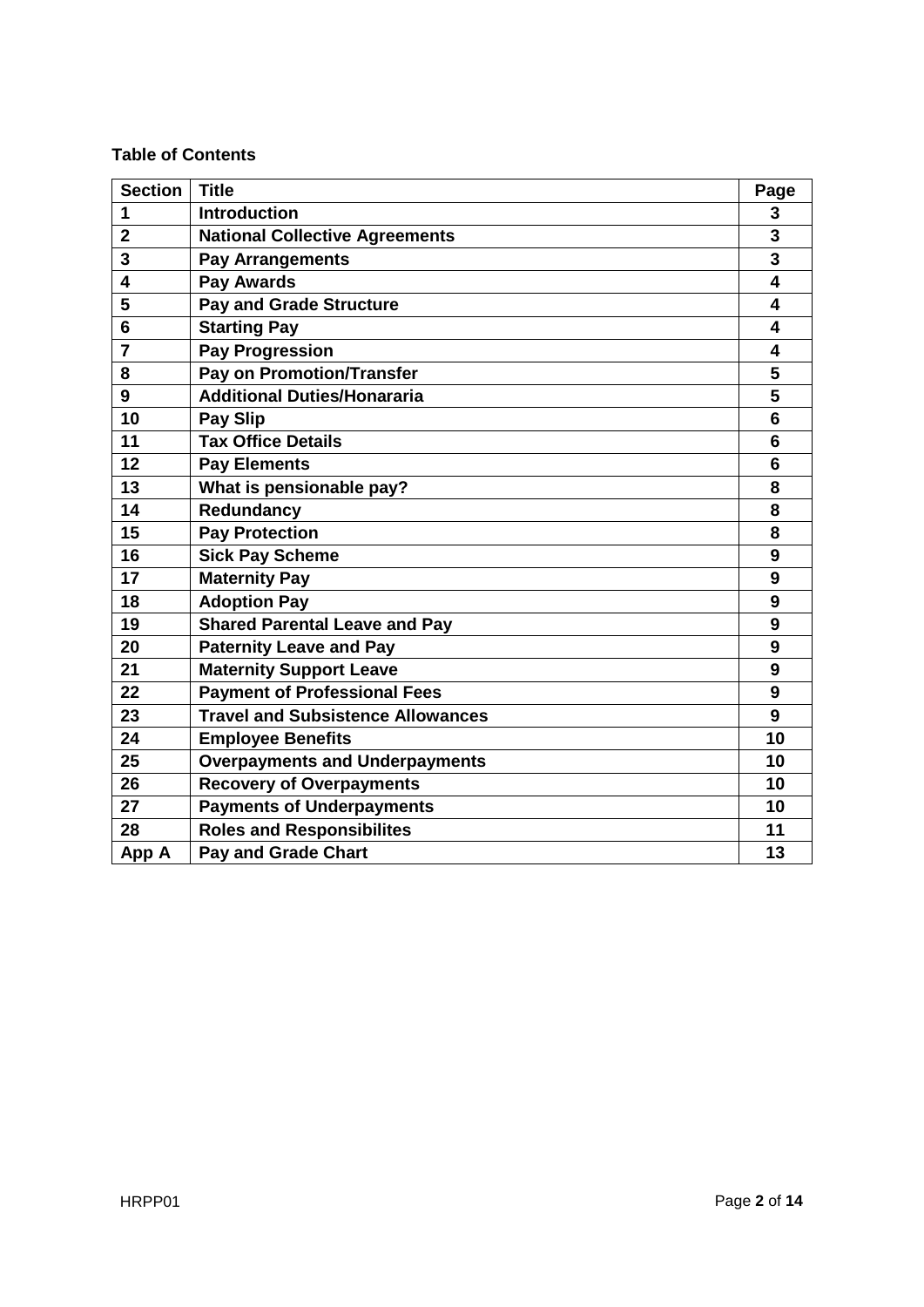## **1. Introduction**

- 1.1 This policy relates to all staff on NJC terms and conditions, however does not relate to staff who have transferred in to the organisation under TUPE (Transfer of Undertakings (Protection of Employment) regulations where they are protected on previous terms and conditions or those staff on Chief Officer terms and conditions.
- 1.2 The policy will give information relating to tangible pay items. This is intended as an overview of what is available and links to further detailed information. You can also talk to your manager or HR team for further advice. This guidance aims to be nondiscriminatory and has been written with equality and diversity in mind.
- 1.3 The aim of this document is to ensure that all staff are valued and receive fair remuneration for their work and contribution to the Council. It will assist managers in dealing with pay and grading issues in a fair and equitable way whilst having due regard to the constraints exercised by the annual budget allocation and the details of the NJC and Collective agreements.
- 1.4 The authority supports the principle of equality of opportunity in employment and is committed to the fundamental principle that procedures to determine pay and conditions of employment of all our employees do not discriminate unlawfully and are free from bias. In the operation of this policy we will endeavour to ensure that staff receive equal treatment irrespective of their age, gender, race, colour, ethnic origin, family commitments, marital status, sexual orientation, disability religion or belief. In order to achieve equitable pay, the authority will operate a pay system which is fair, transparent and based on objective criteria.
- 1.5 All pay related decisions will be taken in compliance with the provisions of The Equality Act 2010, The Employment Rights Act 1996, The Employment Relations Act 1999, The Employment Act 2002, The Employment Act 2008, The Part-Time Workers (Prevention of Less Favourable Treatment) Regulations 2000, The Fixed Term Employees (Prevention of Less Favourable Treatment) Regulations 2002, all as amended.

## **2. National Collective Agreements**

- 2.1 Pay will depend on employee terms and conditions, which are derived from the NJC Green Book.
- 2.1 Ryedale District Council recognise Unison for local bargaining and collective agreement. Ryedale District Council does not recognise any other trade unions.

## **3. Pay Arrangements**

- 3.1 Staff are paid at monthly intervals on the 23<sup>rd</sup> of each month by credit transfer. If the  $23<sup>rd</sup>$  is a weekend or public holiday, staff are paid on the last working day prior to this date. Pay is one twelfth of the annual gross salary less NI, tax and pension.
- 3.2 Staff employed on part-time contracts will be paid on a pro-rota basic to equivalent full-time posts unless specified provisions apply to the contrary.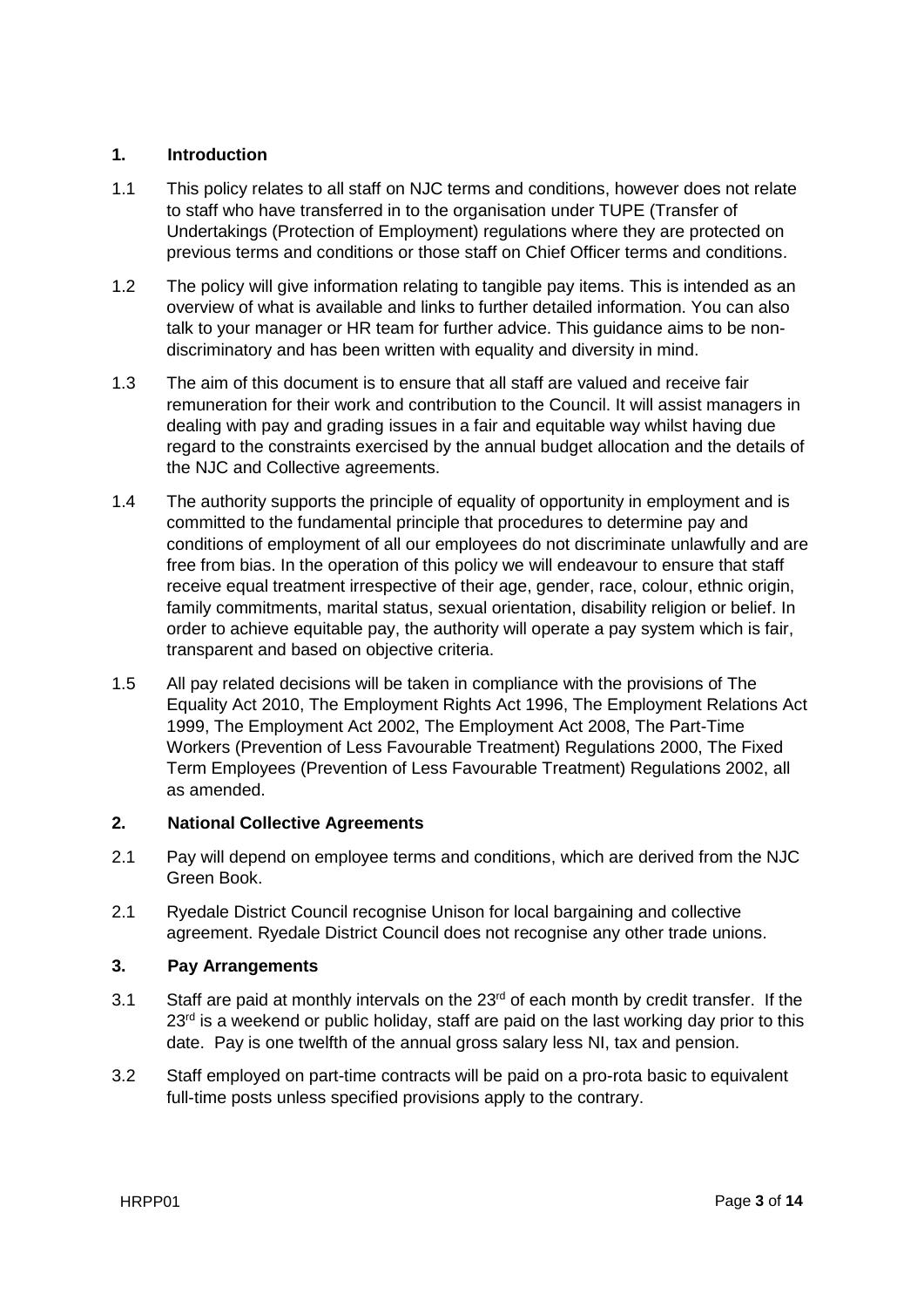## **4. Pay Awards**

4.1 The national pay award confirmed by the National Joint Council (NJC) for Local Government Services is negotiated on an annual basis, which may or may not result in a change. It applies to all staff on NJC terms and conditions, irrespective of the spinal column point range indicated on the annual circular relating to pay scales and allowances. These are implemented with effect from April.

## **5. Pay and Grade Structures**

- 5.1 Ryedale District Council have implemented a pay structure which corresponds to a Job Evaluation score range, and uses national NJC spine column points (SCP) together with extended local pay points beyond the national pay spine.
- 5.2 The pay structure comprises of 10 grades of between 3 and 6 pay points, as set out in Appendix A. Grade 1 commences at SCP 3, currently above the Voluntary Living Wage rate. Grade 10 uses SCP 42 and 43 from the national NJC pay spine plus an additional 4 locally negotiated pay points.
- 5.3 Those posts above a grade 10 are locally agreed SCP points, which are still subject to collectively agreed pay awards through NJC collective bargaining.
- 5.4 Ryedale District Council uses an equitable and transparent job evaluation process. Further information about the scheme is available from HR.

## **6. Starting Pay**

- 6.1 New appointments will normally be made at the minimum of the relevant grade for the post. Under exceptional circumstances, and where there are compelling and evidenced reasons to support the decision, a new employee may be appointed to a higher increment. Exceptional reasons may include the need to secure the best candidate and / or having regard to the knowledge, skills and competencies of the individual as well as their current and previous salary levels.
- 6.2 All requests to appoint above the minimum of the grade must be discussed with HR and agreed by the relevant Head of Service before any salary offer is made to the candidate.

## **7. Pay Progression Arrangements**

- 7.1 Increments will be paid on 1st April each year until the maximum of the level is reached subject to the following:
	- (a) In exceptional circumstances, increments may be accelerated within the grade at the discretion of the authority on the grounds of special merit or ability, subject to the maximum of the level not being exceeded in accordance with Head of Service delegation. This will only occur after careful consideration of equal pay requirements, consultation with Human Resources and SMB approval.
	- (b) Employees with less than six months' service in the grade by 1st April shall be granted their first increment six months from the actual date of their appointment, promotion or re-grading. All future increments will then be paid on 1 April.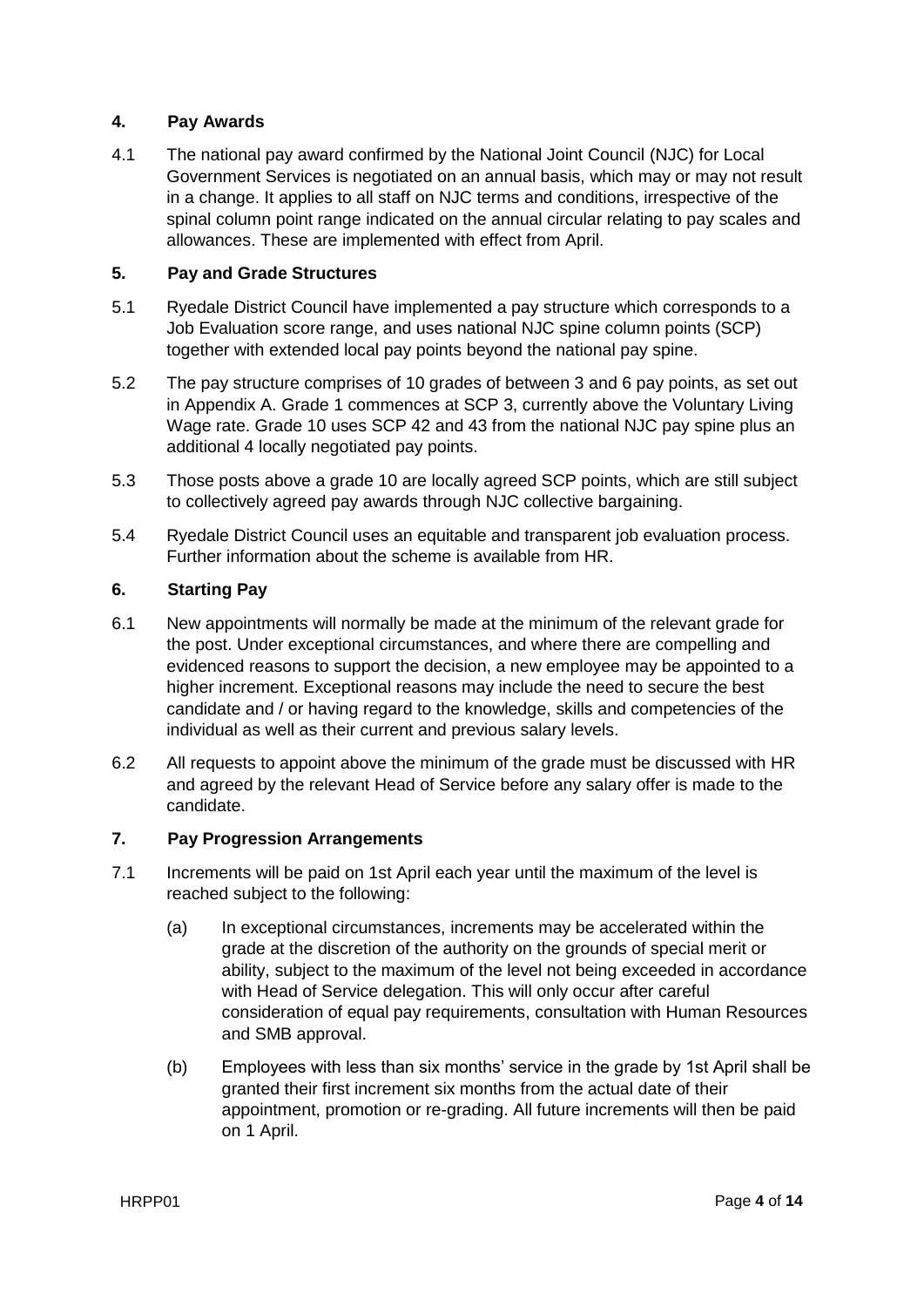## **8. Pay on Promotion or Transfer**

#### 8.1 Move to a new post at the same level

Where an employee moves to a new permanent post at the same level, they will normally be appointed on the same salary point and retain the incremental date (where this is relevant) from their original post.

8.2 Pay on promotion

Where an employee receives a promotion they will normally be appointed on the minimum point for the new post subject to them receiving a minimum of one increment above their current spinal point in their pre-promotion post.

All requests to appoint above the minimum of the level must be agreed by the relevant Head of Service, following advice from HR, before any salary offer is made.

#### **9. Additional Duties/Honoraria**

- 9.1 There may be occasions when an employee is asked to carry out additional duties at a higher level to those of their substantive post for a period of time. In such circumstances an additional payment may be made in line with the following:
	- (a) A temporary acting up payment may be made where an employee agrees to:

Temporarily undertake all of the duties and responsibilities of a higher graded post in circumstances where a more senior employee is absent from their post for a significant amount of time or where the post is vacant for various reasons and it takes a considerable time to appoint to.

(b) A temporary honoraria payment may be made where an employee agrees to:

Temporarily undertake some specific additional duties and responsibilities of a higher graded post, or to temporarily undertake project work of a specific nature, which significantly alters the level of responsibility.

Honorariums must be discussed with HR to ensure consistency of approach within the organisation.

- 9.2 Advice and guidance must be sought from Human Resources and an evaluation of the duties undertaken in order to establish whether the temporary duties are commensurate with the existing grade of the post or are at a higher level. If the temporary duties are evaluated at a higher level a temporary grade will be recommended. Head of Service approval will also be required.
- 9.3 Where it is deemed the temporary duties are commensurate with the existing grade of the post, and is of a broadly similar kind, it is a reasonable management request that those duties are allocated without additional payment, taking into consideration existing workload.
- 9.4 Any additional payments must be properly considered and implemented on a consistent basis.
- 9.5 Where changes to the job are likely to be permanent the post should be re-evaluated under the Council's Job Evaluation Scheme and a revised job description must be established as appropriate.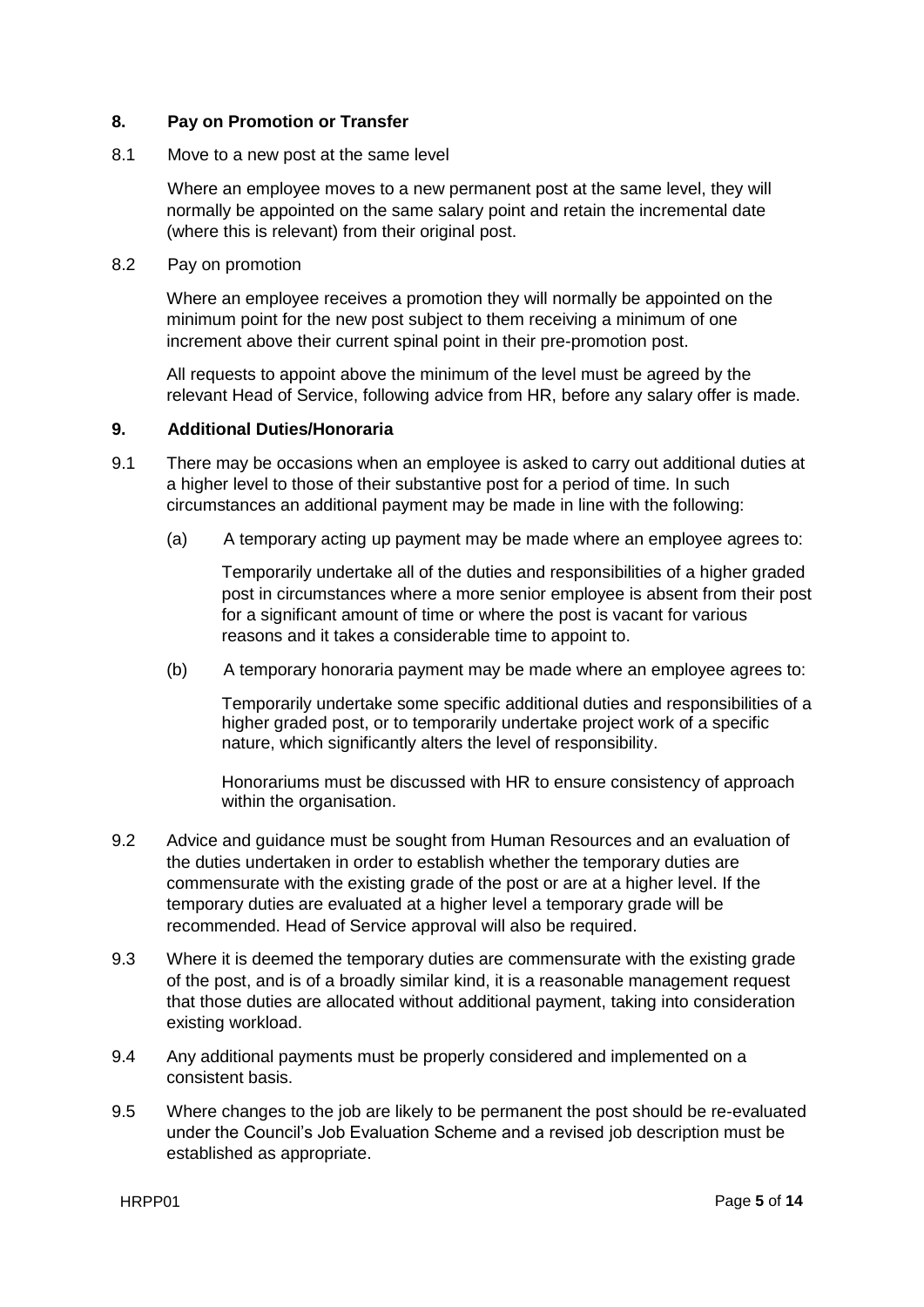## **10. Your Pay Slip**

10.1 All staff will be provided with an electronic payslip on a monthly basis which is accessible through MyView. This outlines the pay method, annual salary, tax period/payslip date, payments received in the pay period, units/hours/sessions, the rate applied, total gross, deductions (statutory and voluntary), accumulated amounts in the tax year to date, net payment.

## **11. Tax Office Details**

11.1 If you have a query about your personal tax code and need to contact HM Revenue & Customs (HMRC) the following information may be useful:

Address: HM Revenue & Customs, PO Box. 1970, Liverpool L75 1WX

Telephone Number: 0845 3000627

You should quote your national insurance number and the council's tax office reference number: 585/NY16346 when making contact.

## **12. Pay Elements**

| <b>Type of Pay</b>                                           | <b>Explanation</b>                                                                                                                                                                                                                                                                                                                                                                                                                                                                                                                                                                                                                                                                                                                                                                                                                                                                                                                                                                                                                                                                                                                                                                                                                                          | <b>Authorised</b><br><b>By</b> |
|--------------------------------------------------------------|-------------------------------------------------------------------------------------------------------------------------------------------------------------------------------------------------------------------------------------------------------------------------------------------------------------------------------------------------------------------------------------------------------------------------------------------------------------------------------------------------------------------------------------------------------------------------------------------------------------------------------------------------------------------------------------------------------------------------------------------------------------------------------------------------------------------------------------------------------------------------------------------------------------------------------------------------------------------------------------------------------------------------------------------------------------------------------------------------------------------------------------------------------------------------------------------------------------------------------------------------------------|--------------------------------|
| <b>Basic Pay</b>                                             | This is the salary for the job as determined through<br>the job evaluation process and based on<br>individuals working a 37-hour week. Part-time<br>employees will receive a pro-rota salary.                                                                                                                                                                                                                                                                                                                                                                                                                                                                                                                                                                                                                                                                                                                                                                                                                                                                                                                                                                                                                                                               | Appointing<br>Manager          |
| <b>Overtime and</b><br><b>Additional</b><br><b>Hours</b>     | Employees at Grades 1 to 5 who work overtime<br>$\bullet$<br>beyond the full time working week will be paid for<br>those hours at 1.3 times the basic hourly rate from<br>1 April 2020 to 31 March 2021. From 1 April 2021<br>any overtime worked will be paid at plain time rate.<br>Part time employees of any grade who agree to<br>$\bullet$<br>work additional hours up to a maximum full time<br>working week (37 hours) will be paid for those<br>additional hours at plain time rate.<br>Employees at Grade 6-10 should manage any<br>$\bullet$<br>additional hours working within the flexitime<br>scheme.<br>Time off in lieu (TOIL) should only be accumulated<br>with prior agreement of the line manager following<br>authorisation from the Head of Service. In<br>exceptional circumstances and when authorised in<br>advance for a specific short period, additional hours<br>can be paid at plain time rate.<br>No more than 48 hours per week should be worked<br>$\bullet$<br>due to Working Time Directive regulations unless<br>an opt out form has been completed.<br>Additional hours above contracted hours should<br>only be worked in exceptional circumstances and<br>will be subject to scrutiny by Head of Service and<br>SMB. | Line Manager                   |
| <b>Work on</b><br><b>Public</b><br><b>Holidays</b><br>HRPP01 | An employee whose shift falls on a Bank Holiday<br>$\bullet$<br>and who works the shift will be paid at plain time<br>rate as usual. In addition, this Bank holiday leave                                                                                                                                                                                                                                                                                                                                                                                                                                                                                                                                                                                                                                                                                                                                                                                                                                                                                                                                                                                                                                                                                   | Line Manager<br>Page 6 of 14   |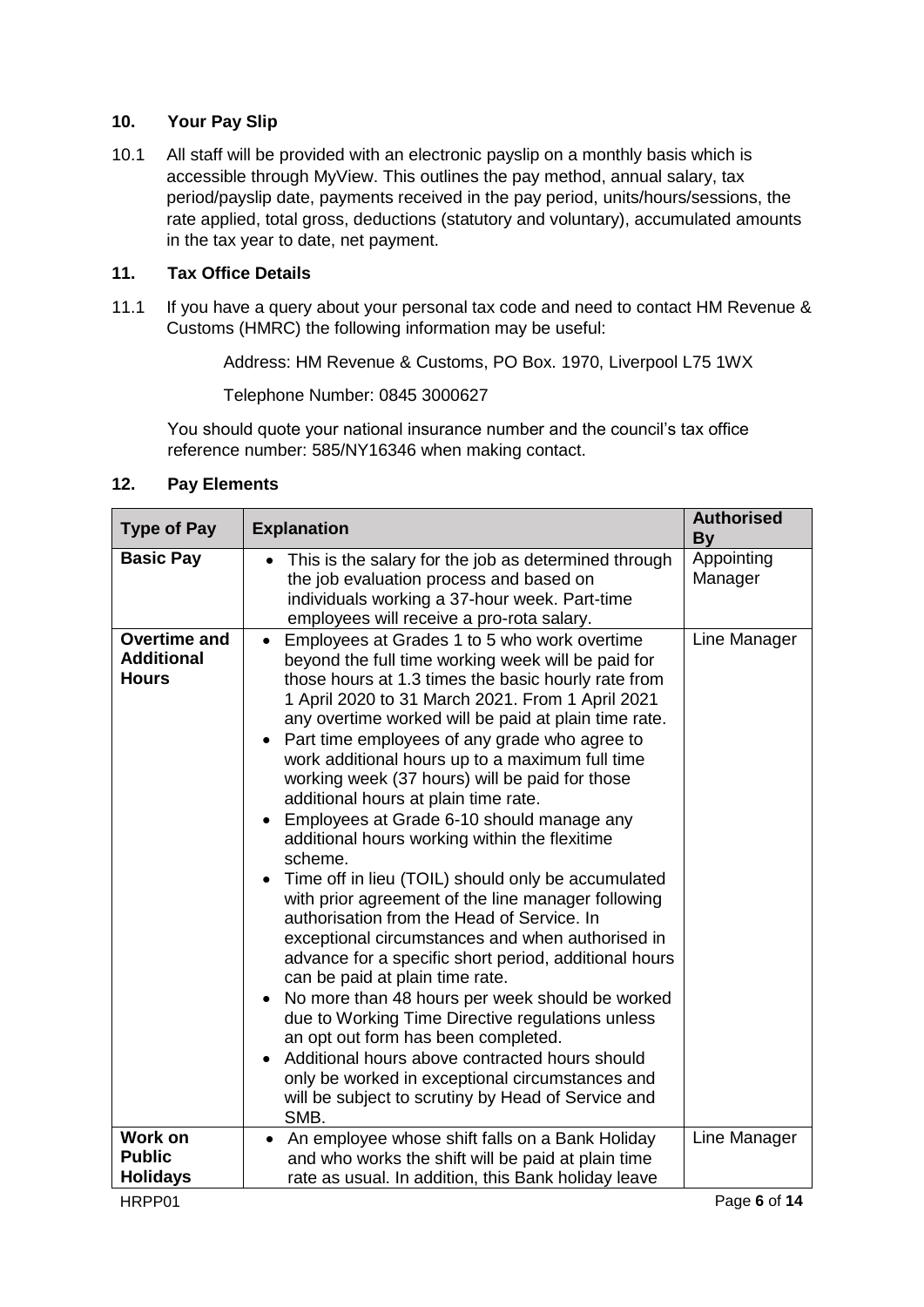|                                                       | entitlement will need to be booked and taken at<br>another time.<br>As a minimum employee who work on Christmas<br>Day, Boxing Day or New Year's Day will receive a<br>£100 'Thank You' payment for each day worked.<br>As a minimum employee who work on 1 of the                                                                                                                                                                                                                                                                                                                                                                                                                                                                                                     |                                         |
|-------------------------------------------------------|------------------------------------------------------------------------------------------------------------------------------------------------------------------------------------------------------------------------------------------------------------------------------------------------------------------------------------------------------------------------------------------------------------------------------------------------------------------------------------------------------------------------------------------------------------------------------------------------------------------------------------------------------------------------------------------------------------------------------------------------------------------------|-----------------------------------------|
|                                                       | other Bank Holidays will receive a £50 'Thank You'<br>Payment for each day worked.<br>The above applies to grades 1-10 inclusive.                                                                                                                                                                                                                                                                                                                                                                                                                                                                                                                                                                                                                                      |                                         |
| Weekend<br>Working                                    | Regular weekend workers will be paid an additional<br>$\bullet$<br>5% on all contracted hours.                                                                                                                                                                                                                                                                                                                                                                                                                                                                                                                                                                                                                                                                         | Line Manager                            |
| <b>Night</b><br>Working                               | Night working refers to a full minimum 8 hour shift<br>$\bullet$<br>between 10pm and 6am. Regular night workers will<br>be paid an additional 10% on all contracted hours.                                                                                                                                                                                                                                                                                                                                                                                                                                                                                                                                                                                             | Line Manager                            |
| <b>Weekend and</b><br><b>Night</b><br><b>Working</b>  | Regular weekend and night workers will be paid an<br>additional 15% on all contracted hours.<br>This allowance will be removed if an employee no<br>longer works weekends or nights on a regular<br>basis.                                                                                                                                                                                                                                                                                                                                                                                                                                                                                                                                                             | Line Manager                            |
| <b>Standby Duty</b><br>and on Call<br><b>Payments</b> | Standby duty is allocated on a rota or other formal<br>basis.<br>An employee is obliged to be available for duty for<br>a specified period in their off duty hours and may<br>be asked to work for a variable amount of time.<br>A single period of standby duty is normally 5pm to<br>8.30am, Monday to Sunday and 8.30am to 5pm on<br>Saturday and Sunday.<br>Payment for a single standby duty is £16, or £144<br>$\bullet$<br>for a full week of 9 duties.<br>Payments for out of hours working will be a<br>minimum of two hours pay. Subsequent contacts or<br>call outs will be covered by the initial payment, or<br>actual hours worked rounded to the nearest half<br>hour if it extends beyond 2 hours. This can be paid<br>at plain rate or taken as TOIL. | Line Manager                            |
| <b>Market</b><br><b>Supplements</b>                   | The supplement is paid as a monthly allowance<br>$\bullet$<br>and is not subject to inflationary uplift.<br>Salary maximum must be below the stated market<br>$\bullet$<br>median. Used to address recruitment and retention<br>issues, where pay is lower than the market rate for<br>the occupational group.                                                                                                                                                                                                                                                                                                                                                                                                                                                         | Strategic<br>Management<br><b>Board</b> |
| <b>First Aid</b><br><b>Allowance</b>                  | Allowance of £8.67 per month for qualified First<br>$\bullet$<br>Aiders within the organisation to undertake<br>additional duties as and when required.                                                                                                                                                                                                                                                                                                                                                                                                                                                                                                                                                                                                                | Strategic<br>Management<br><b>Board</b> |
| Legionella /<br><b>Asbestos</b><br><b>Allowance</b>   | Allowance for legionella and asbestos<br>$\bullet$<br>responsibility an amount of £14.00 per hour is<br>payable for employees who carry out this additional<br>activity once a month where this is not an integral<br>part of the job description of the post.                                                                                                                                                                                                                                                                                                                                                                                                                                                                                                         | Strategic<br>Management<br><b>Board</b> |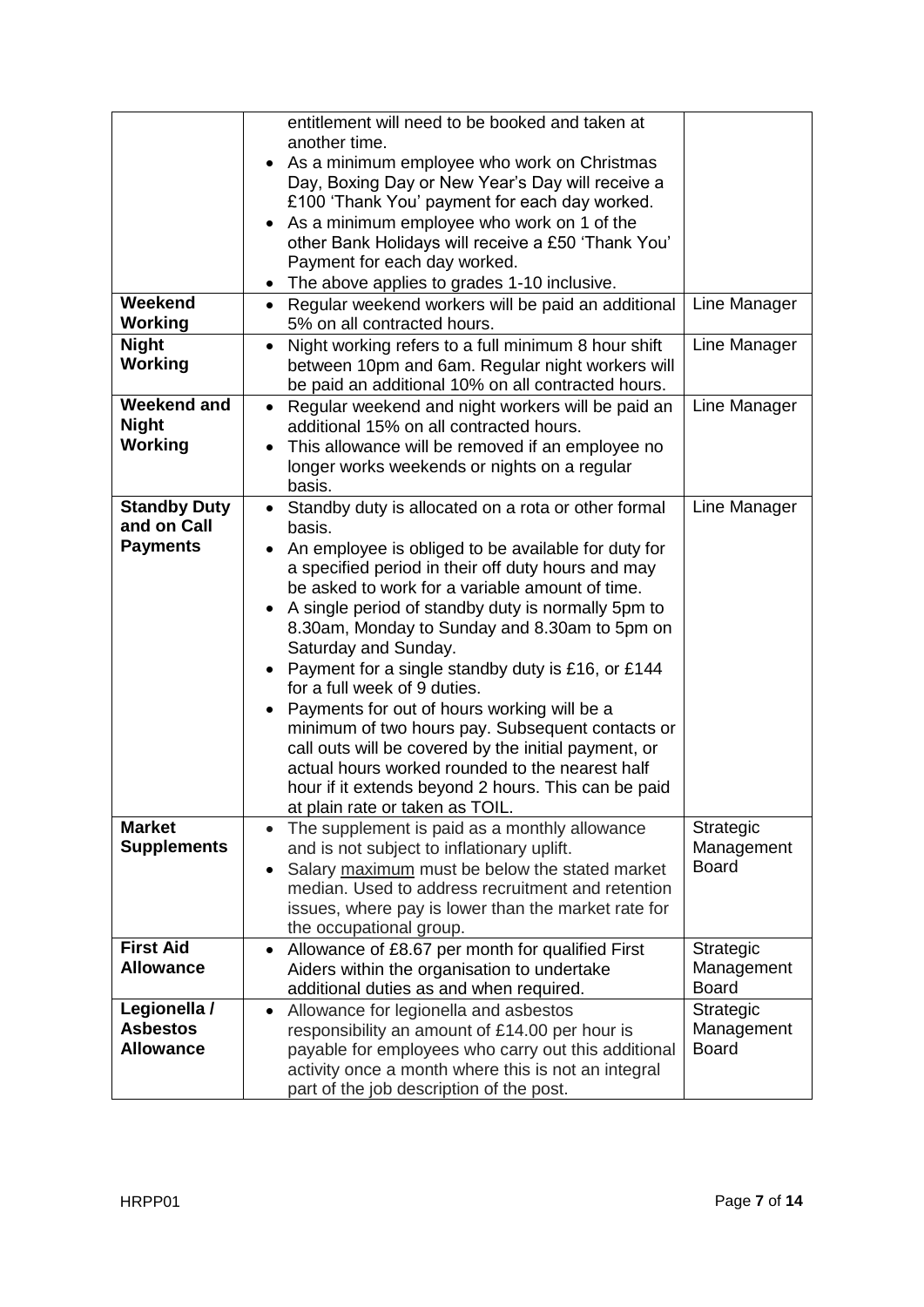## **13. What is Pensionable Pay?**

| <b>Pensionable</b>                                    | Non-pensionable                                                                                                                                        |
|-------------------------------------------------------|--------------------------------------------------------------------------------------------------------------------------------------------------------|
| Salary, wages and fees                                | Recruitment payments                                                                                                                                   |
| Detriment or protected pay                            | <b>Retention payments</b>                                                                                                                              |
| Market supplement payment                             | Expenses (e.g. travel, subsistence)                                                                                                                    |
| Additional contribution payment                       | Any payment 'representing money value for<br>provision of vehicle or paid in lieu' (e.g.<br>mileage payments of similar payments to<br>cover expenses) |
| Acting up payment                                     | Cycle allowance                                                                                                                                        |
| Honoraria payments for additional<br>temporary duties |                                                                                                                                                        |
| Accelerated incremental progression                   |                                                                                                                                                        |
| Standby allowance                                     |                                                                                                                                                        |
| <b>Additional hours</b>                               |                                                                                                                                                        |
| Night working payment                                 |                                                                                                                                                        |
| Weekend working payment                               |                                                                                                                                                        |
| On call payment                                       |                                                                                                                                                        |
| First aid payment                                     |                                                                                                                                                        |
| Work on public holiday payment                        |                                                                                                                                                        |
| Legionella/asbestos allowance                         |                                                                                                                                                        |
| Maternity/paternity KIT pay                           |                                                                                                                                                        |
| Thank you payment                                     |                                                                                                                                                        |

- 13.1 'Additional hours' includes all hours worked above the normal contractual hours of the individual employee. Also for any relief staff, without guaranteed hours, all hours worked are pensionable.
- 13.2 For people on variable hours' contracts, e.g. between 5 and 15 hours per week, pensionable pay will apply to all hours worked. Also, with annualised hours' contracts, pensionable pay will be payable on all hours worked.

## **14. Redundancy**

- 14.1 Employees who have at least two years' continuous service at the date of termination of employment, may be entitled to a redundancy payment in accordance with the redundancy policy applicable to NJC terms and conditions. This service may be as a result of an established contract, a number of continuous fixed-term contracts or may result from an employee's earlier unbroken service with an associated employer under the Redundancy Payments Order 1999 and Amendments.
- 14.2 For further details, please refer to the policy on redundancy

## **15. Pay Protection**

15.1 Pay protection may be applied for a variety of reasons and is applicable for a period of 12 months which is line with the NJC Green Book for those under NJC terms and conditions. For further details in relation to redeployment, please refer to the Managing Organisational Change policy.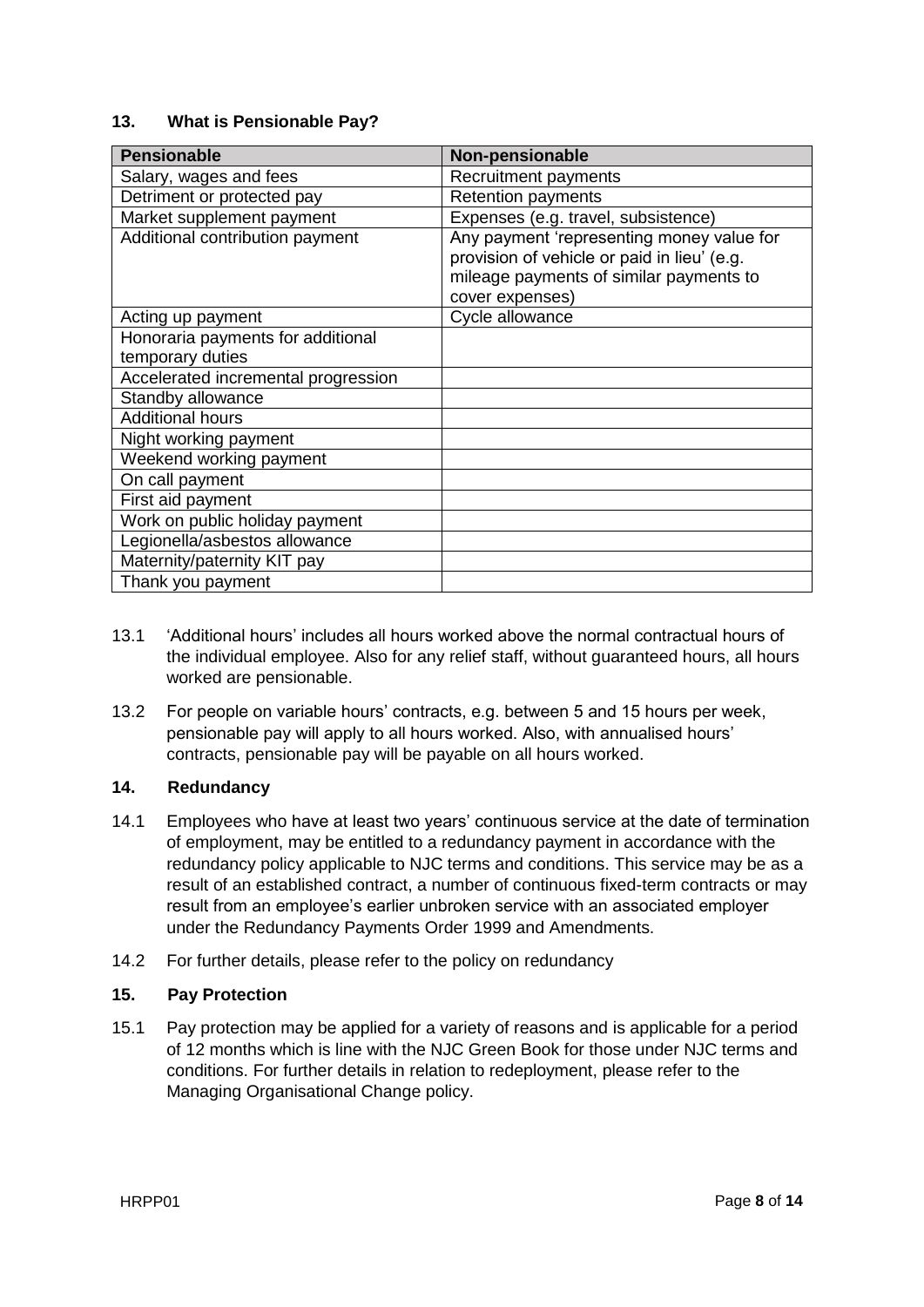## **16. Sick Pay Scheme**

- 16.1. The Council's occupational sick pay arrangements are designed to ensure that when staff become unwell, they do not need to worry about the immediate financial impact of their illness.
- 16.2 Employees are supported by the benefits of a generous sickness scheme if they are too ill to work. This is not an 'entitlement' but a benefit to be used in appropriate circumstances. Within this scheme, Ryedale District Council also complies with payments under the statutory sick pay scheme.

Statutory Sick Pay (SSP) - £95.85 per week

16.3 A qualifying condition is that the employee should have earned at least the Lower Earnings Limit (LEL) of £120 per week during the eight week's average earnings.

| Length of Service                       | <b>Sick Pay</b>                           |
|-----------------------------------------|-------------------------------------------|
| During 1 <sup>st</sup> year of service  | 1 months full pay and (after completing 4 |
|                                         | months service) 2 months half pay         |
| During 2 <sup>nd</sup> year of service  | 2 months full pay and 2 months half pay   |
| During 3 <sup>rd</sup> year of service  | 4 months full pay and 4 months half pay   |
| During $4th$ and $5th$ years of service | 5 months full pay and 5 months half pay   |
| After 5 years of service                | 6 months full pay and 6 months half pay   |

## **17. Maternity Pay**

17.1 For full details please see the Parental Leave and Pay – Policy, Guidance and Procedure Document.

## **18. Adoption Pay**

18.1 For full details please see the Parental Leave and Pay – Policy, Guidance and Procedure Document.

## **19. Shared Parental Leave and Pay**

19.1 For full details please see the Parental Leave and Pay – Policy, Guidance and Procedure Document.

## **20. Paternity Leave and Pay**

20.1 For full details please see the Parental Leave and Pay – Policy, Guidance and Procedure Document.

## **21. Maternity Support Leave**

21.1 For full details please see the Parental Leave and Pay – Policy, Guidance and Procedure Document.

## **22. Professional Fees**

22.1 The Council does not usually pay or reimburse professional / registration fees. Advice should be sought from HR where exceptions may apply.

## **23. Travel and Subsistence Expenses**

HRPP01 Page **9** of **14** 23.1 The Council's Travel and Subsistence Policy seeks to ensure that no employees will be financially disadvantaged whilst undertaking duties which take them from their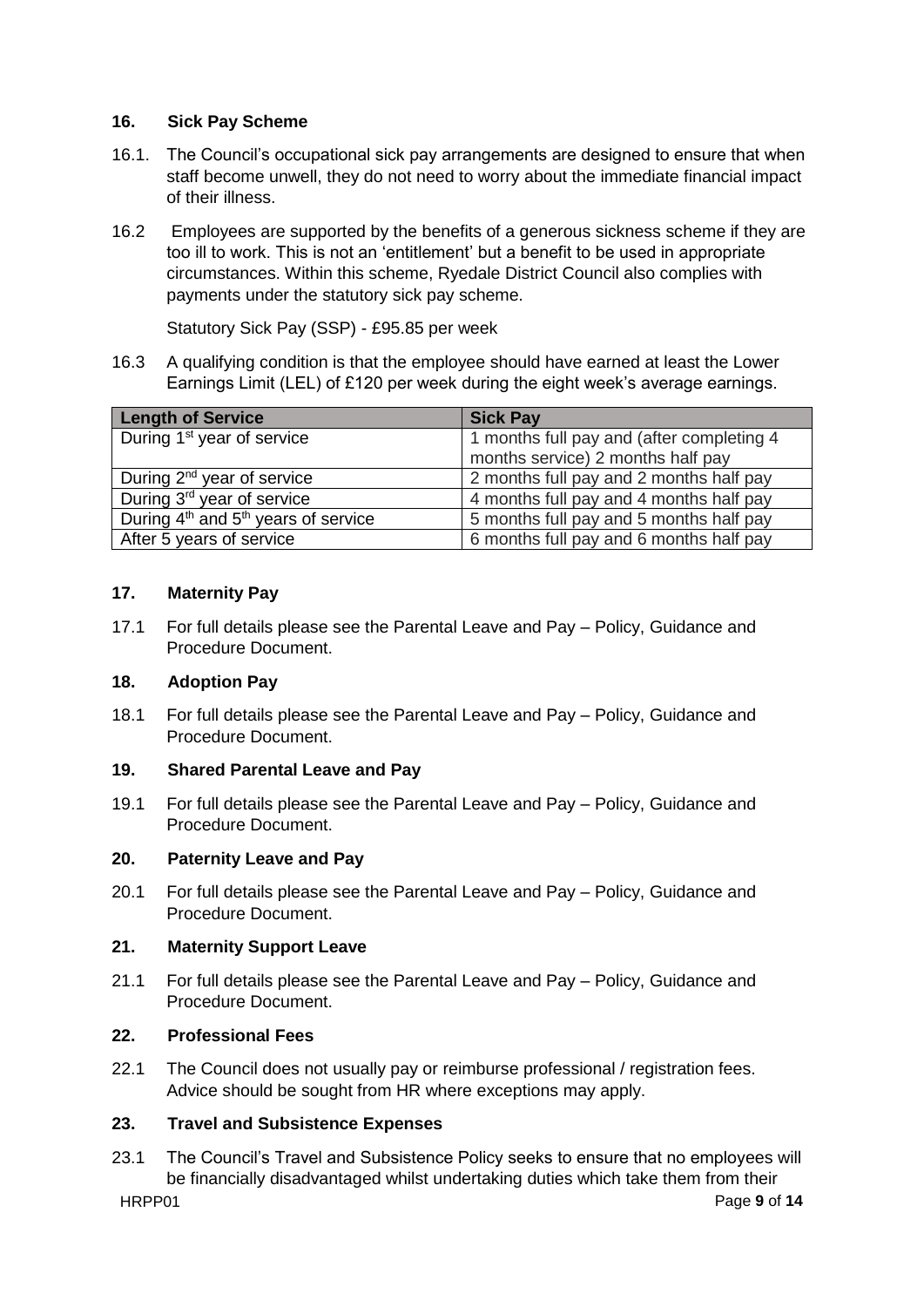normal place of work. Employees will be reimbursed additional travelling or subsistence expenses incurred in the course of their work in accordance with this policy, subject to evidence of expenditure being produced. Details of the current rates for travel and subsistence expenses can be found on the intranet.

## **24. Employee Benefits**

24.1 In additional to an employee's salary, the Council is able to offer a comprehensive range of benefits designed to enhance the work / life balance of our employees. The current benefits include:

- The Local Government Pension Scheme
- Generous annual leave entitlements in addition to bank holiday entitlement
- The option to buy and sell annual leave
- Flexible working arrangements
- Employee wellbeing schemes
- Cycle-to-work scheme
- Technology purchase scheme
- Access to a comprehensive discount platform for goods and services

## **25. Overpayments and Underpayments**

- 25.1 The authority acknowledges that occasionally errors occur and employees are either under or overpaid salary, allowances or benefits (including salary sacrifice benefits). As public monies are involved, the Authority has a responsibility to ensure that staff are paid correctly for the work undertaken, but where overpayments are made the Authority has a duty to seek recovery. Where an employee has a reasonable belief that the overpayment made was money to which they were entitled, the employee should discuss this with their line manager and agree how it should be raised with employment support services.
- 25.2 Under Section 14 of the Employment Rights Act 1996 (the Act), the Authority has the opportunity to recover any overpayment of wages made to an employee through deductions from future wages without this being considered to be an unauthorised deduction, contrary to Section 13 of the Act. This also applies to any overpayment of expenses incurred by the employee in carrying out their employment.

## **26. Recovery of Overpayments**

- 26.1 An overpayment of salary to an employee normally arises as the result of either an error or as a result of incorrect, insufficient or late notification of a change to the individual's circumstances or contract of employment.
- 26.2 Ryedale District Council will always take steps to recover overpayments. Recovery of any identified overpayment will be undertaken wherever possible with the cooperation of the employee; however, Ryedale District Council is entitled to take the final decision on recovery arrangements. Ryedale District Council has a duty to recover public monies and only in very exceptional circumstances will overpayments be written off, with Strategic Management Board approval. The employing service area will be responsible for the cost of the overpayment.

## **27. Payment of Underpayments**

HRPP01 Page **10** of **14** 27.1 Where an underpayment is identified (by an employee, manager or employment support services) the underpayment will be rectified in the next available pay run. In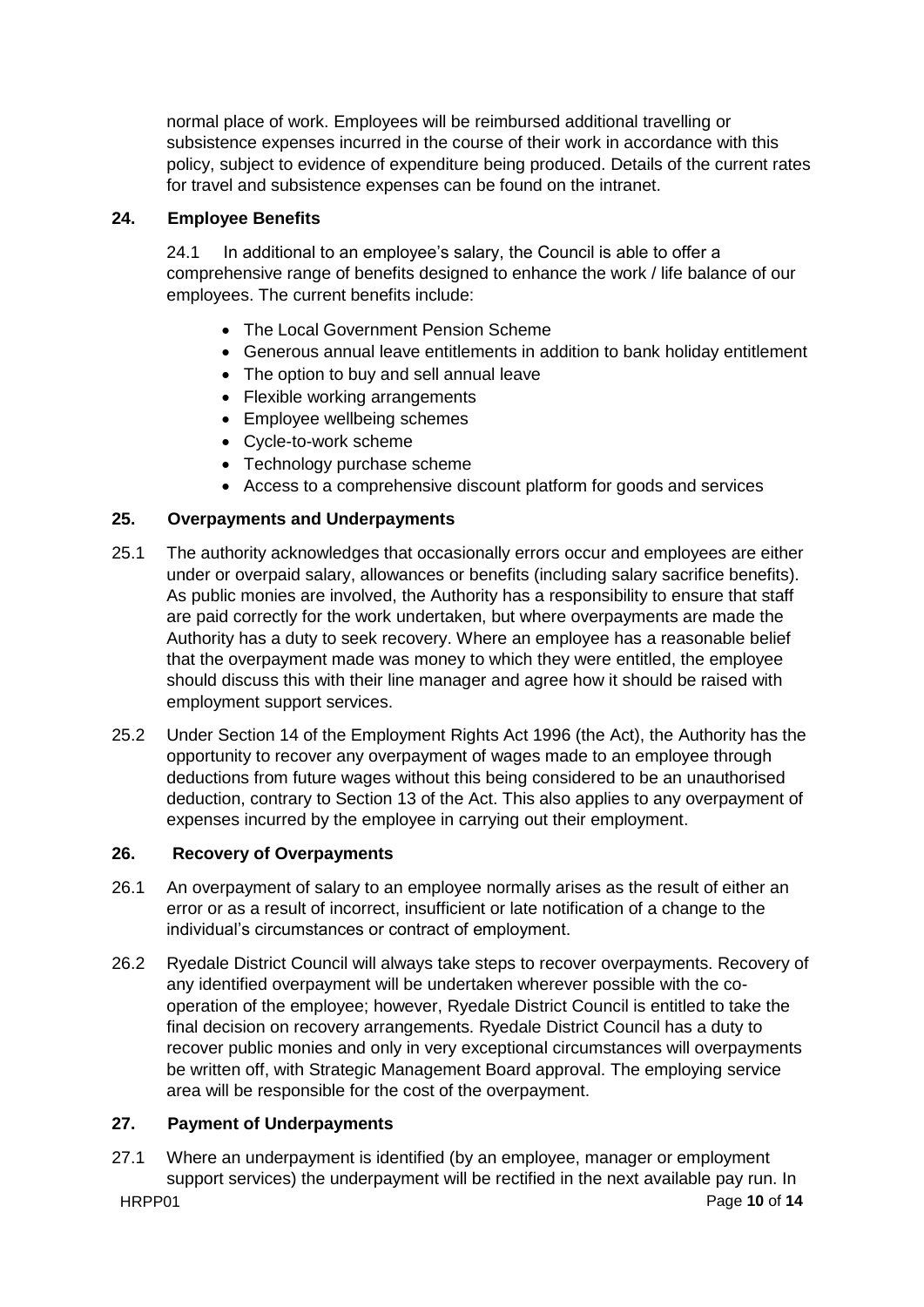exceptional circumstances, employment support services can arrange for an interim payment to be made to the employee. Discussions will be required between the employee and their line manager in relation to the impact of the shortfall in the net pay. As a guide a significant shortfall in net pay may be deemed to be a shortfall of greater than 25 per cent of the previous month's net pay. As a guide, a significant shortfall in net pay may be deemed to be a shortfall of greater than 25 per cent of the previous month's net pay however any expression of concern will be considered on merit.

- 27.2 An interim payment will not be made where the shortfall in pay is caused by the employee submitting timesheets or travel claims to payroll after the published deadlines.
- 27.3 This policy applies to all employees equally and does not discriminate positively or negatively between protected characteristics.

#### **28. Roles and Responsibilities**

28.1 Heads of Services are responsible for:

- Overall oversight of their service area in relation to pay, overtime and employee expenditure
- Ensuring their service is run within budget, their establishment is accurate and reflective of business need
- Ensuring that there is consistency and transparency of pay across the organisation
- Ensuring compliance within their area including accessing HR for advice where appropriate
- Ensuring compliance with the Collective Agreement
- 28.2 Managers are responsible for:
	- Ensuring that pay-related records or expenses claims authorised by them are accurate and reflect the hours actually worked.
	- Ensuring that absence records are updated as soon as possible to prevent overpayments occurring from sick pay entitlements reducing. This includes the return to work date to ensure full salary payment is reinstated.
	- Ensuring that employment support services are notified of any change in circumstances which impact upon pay or benefits promptly and in accordance with payroll cut-off dates normally 11<sup>th</sup> of the month.
	- Alerting employment support services where they become aware of an under or overpayment.
- 28.3 Employees are responsible for:
	- Providing fit notes or self-certifications in a timely manner to prevent overpayment.
	- Accurately claiming authorised hours worked, travel or subsistence in accordance with relevant policy and by the  $11<sup>th</sup>$  of the month.
	- Checking their payslip monthly and immediately alerting employment support services and their manager of any pay discrepancy, over/underpayment.
	- Seeking clarification if they are unsure of the amount or any payments/deductions indicated on their payslip.
	- Informing employment support services and their manager of any discrepancy/missed payments for their salary sacrifice pay deductions.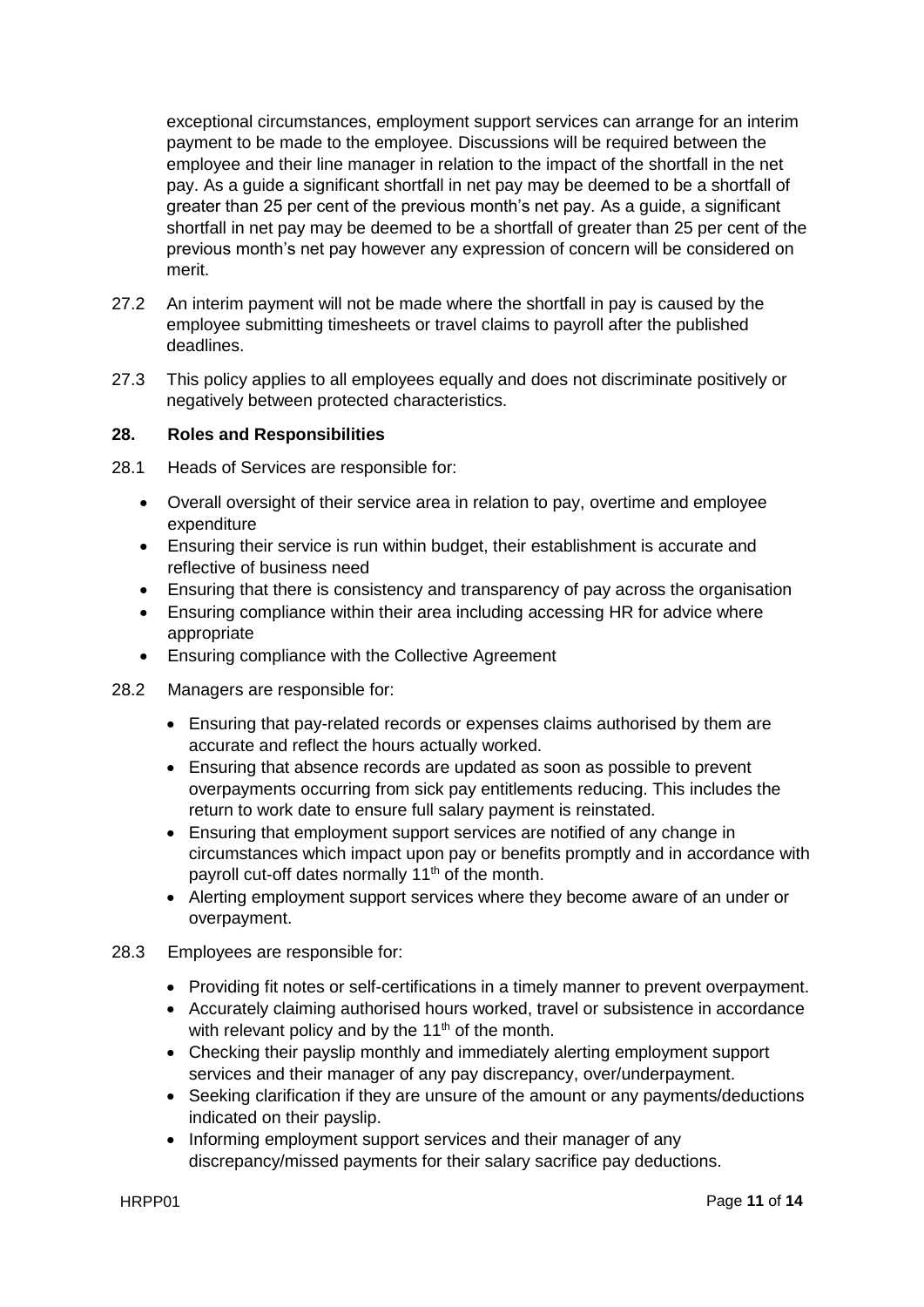- 28.4 Employment Support Services (ESS our payroll providers) are responsible for:
	- The accurate and timely processing of all pay and expense related instructions/claims submitted to them.
	- Advising employees when their sickness pay entitlement is due to reduce.
	- Ensuring that once overpayments are highlighted ESS write to the employee giving details of the gross and net pay amounts, and copying the manager in. Wherever possible a repayment arrangement will be agreed before any repayment is processed and in advance of pay day.
	- Ensuring that overpayments are recovered in line with finance department procedures.
	- Ensuring that underpayment are rectified as soon as possible.

## **Related Policies**

- Travel and Subsistence
- Collective Agreement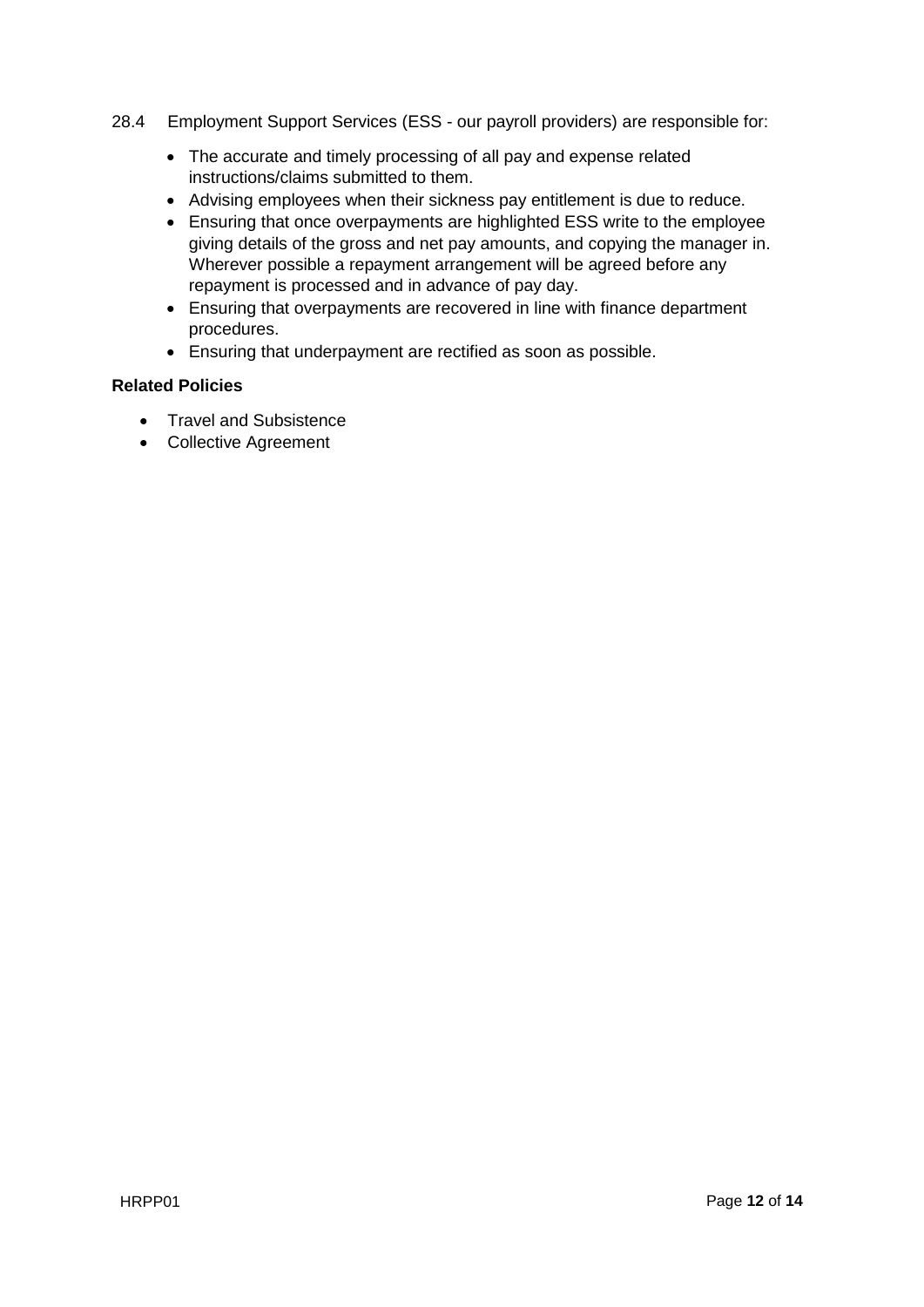# **Pay and Grading Scale**

| <b>SCP</b> | <b>April 20</b><br><b>Salary</b> | <b>Hrly</b> | <b>Grade 2020</b> |                |
|------------|----------------------------------|-------------|-------------------|----------------|
| 3          | £18,562                          | £9.62       |                   |                |
| 4          | £18,933                          | £9.81       | <b>Grade 1</b>    |                |
| 5          | £19,312                          | £10.01      |                   |                |
| 6          | £19,698                          | £10.21      |                   | <b>Grade 2</b> |
| 7          | £20,092                          | £10.41      |                   |                |
| 8          | £20,493                          | £10.62      | <b>Grade 3</b>    |                |
| 9          | £20,903                          | £10.83      |                   |                |
| 10         | £21,322                          | £11.05      |                   |                |
| 11         | £21,748                          | £11.27      |                   |                |
| 12         | £22,183                          | £11.50      |                   | Grade 4        |
| 13         | £22,627                          | £11.73      |                   |                |
| 14         | £23,080                          | £11.96      |                   |                |
| 15         | £23,541                          | £12.20      |                   |                |
| 16         | £24,012                          | £12.45      |                   |                |
| 17         | £24,491                          | £12.69      |                   |                |
| 18         | £24,982                          | £12.95      | Grade 5           |                |
| 19         | £25,481                          | £13.21      |                   |                |
| 20         | £25,991                          | £13.47      |                   |                |
| 21         | £26,511                          | £13.74      |                   |                |
| 22         | £27,041                          | £14.02      |                   |                |
| 23         | £27,741                          | £14.38      |                   |                |
| 24         | £28,672                          | £14.86      |                   | Grade 6        |
| 25         | £29,577                          | £15.33      |                   |                |
| 26         | £30,451                          | £15.78      |                   |                |
| 27         | £31,346                          | £16.25      |                   |                |
| 28         | £32,234                          | £16.71      |                   |                |
| 29         | £32,910                          | £17.06      | <b>Grade 7</b>    |                |
| 30         | £33,782                          | £17.51      |                   |                |
| 31         | £34,728                          | £18.00      |                   |                |
| 32         | £35,745                          | £18.53      |                   |                |
| 33         | £36,922                          | £19.14      |                   |                |
| 34         | £37,890                          | £19.64      |                   | Grade 8        |
| 35         | £38,890                          | £20.16      |                   |                |
| 36         | £39,880                          | £20.67      |                   |                |
| 37         | £40,876                          | £21.19      | Grade 9           |                |
| 38         | £41,881                          | £21.71      |                   |                |